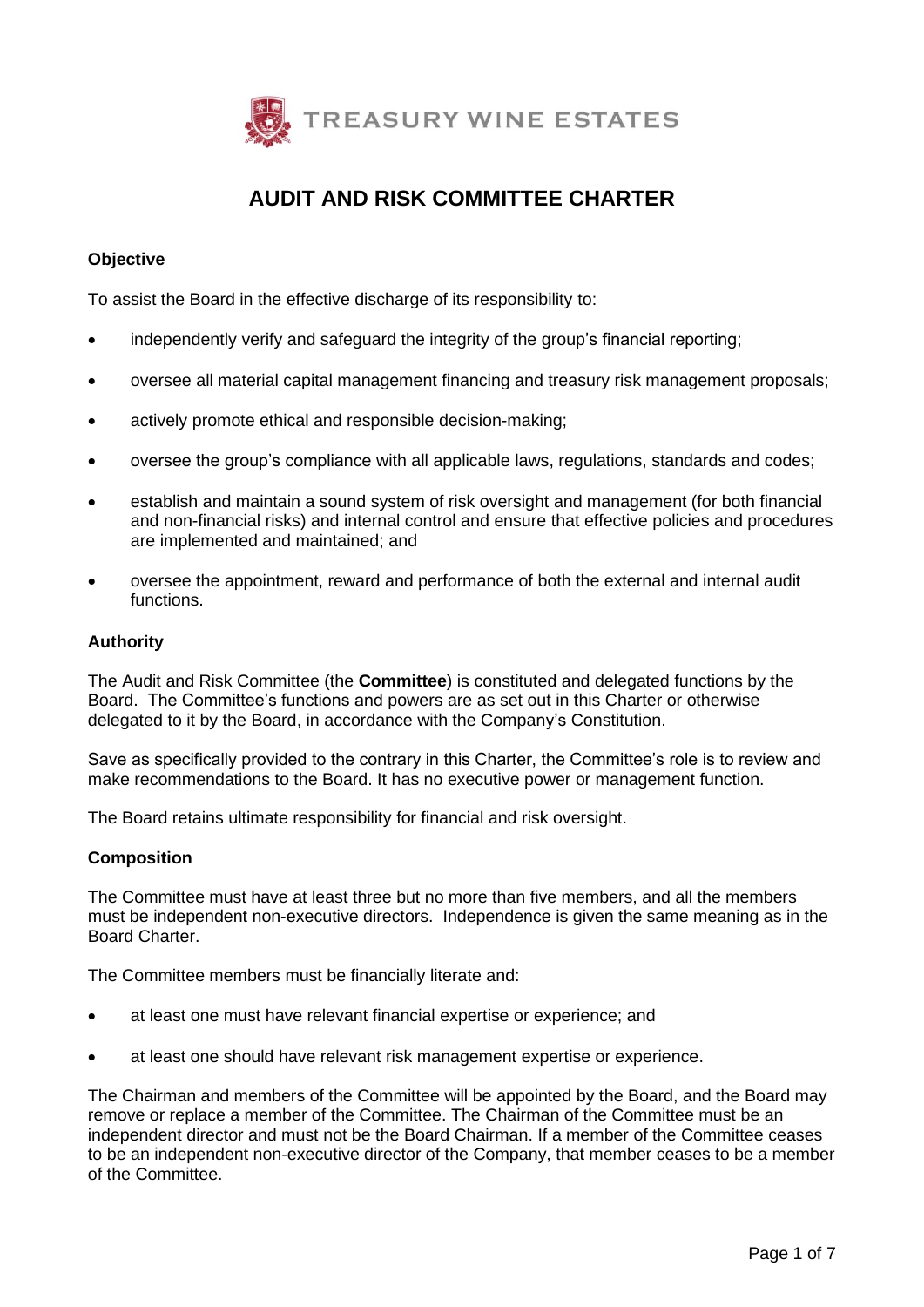# **Responsibilities and duties**

The Committee's primary responsibility is to oversee and make recommendations to the Board on the following matters:

- the annual and half yearly financial reports prepared for the group including the accounting policies applied in preparing those reports;
- the scope of the audit programs of the Internal and External Auditors and any material issues arising from the audits;
- the processes used by management to monitor and ensure compliance with laws. regulations, ethical guidelines and other requirements relating to the group's external reporting;
- the appointment or removal of the Internal and External Auditors and, on an annual basis, assessing their performance and independence;
- the clear standards of ethical and responsible behaviour required of directors and key executives and ensure observance of those standards; and
- maintaining a sound system of risk oversight and management and internal control which:
	- identifies, assesses, manages and monitors financial and non-financial risk; and
	- informs investors of material changes to the Company's risk profile.

The duties of the Committee are set out below.

# *Reporting*

The Committee will oversee the Company's system of financial reporting with a view to safeguarding its integrity. Its responsibilities in this capacity include:

- evaluating (at least annually) and reporting to the Board on the appropriateness of, and recommending changes (where necessary) to, the accounting policies and practices of the group;
- reviewing all annual and half yearly financial reports to be issued by the Company to the market prior to Board approval, to ensure their integrity and compliance with statutory and contractual requirements, and in doing so considering:
	- the appropriateness of accounting policies being used;
	- whether the reports have been prepared in accordance with relevant accounting principles and standards;
	- the methods used to account for significant unusual transactions or transactions for which there is no specific accounting standard;
	- significant estimates, assumptions and judgements made in the financial reports;
	- the scope and appropriateness of the disclosures made; and
	- statutory requirements and contractual arrangements;
- reviewing reports from management, the External Auditors and/or Internal Auditor on the issues referred to in the previous paragraph and making recommendations on specific actions or decisions (including the formal adoption of the financial reports) the Board should consider;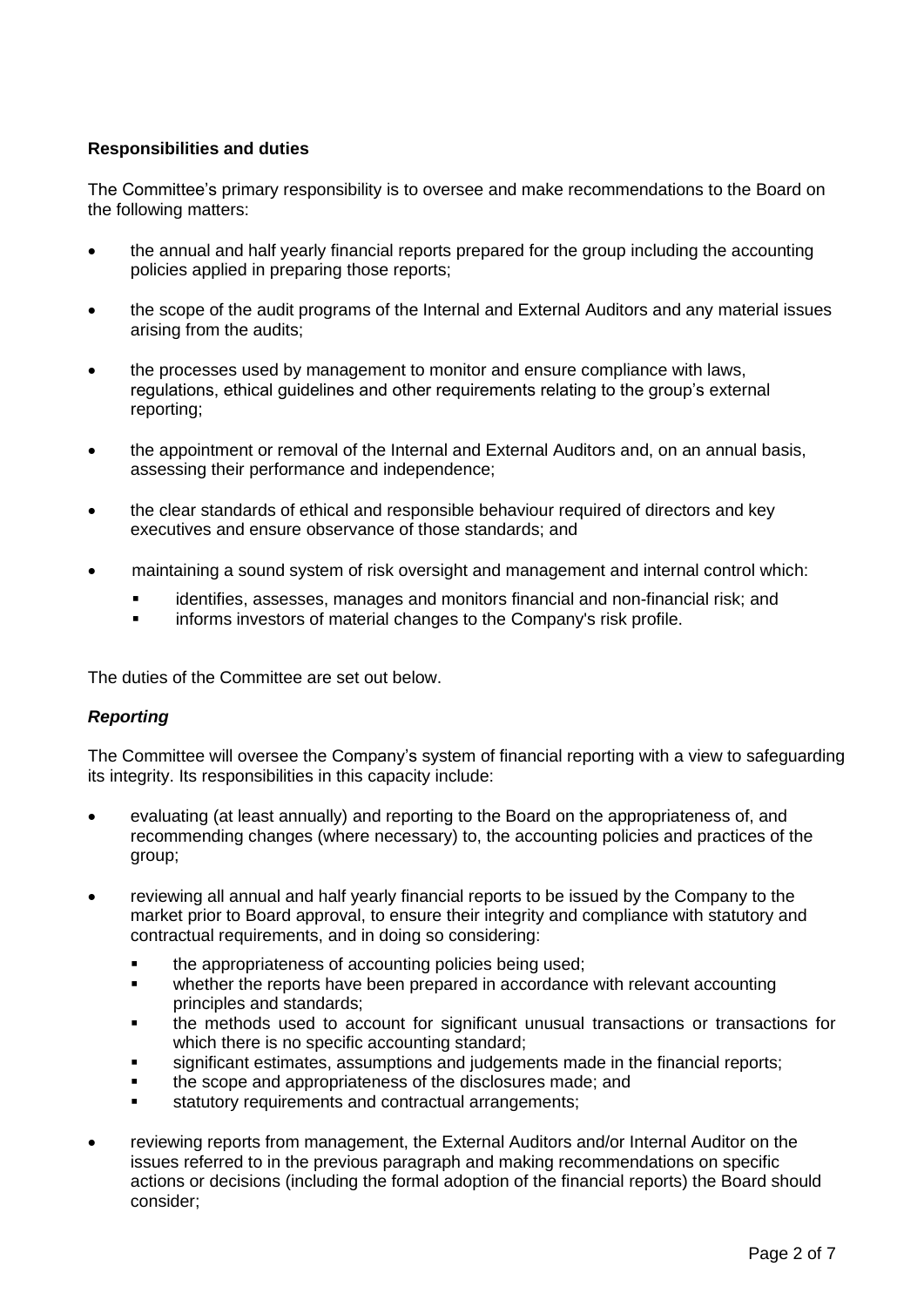- reviewing and recommending to the Board changes to the Company's Group Treasury Policy to ensure it is aligned to best practice and monitoring compliance;
- reviewing the annual and half yearly declarations from the Chief Executive Officer and Chief Financial Officer on compliance of the financial statements with the statutory requirements and in accordance with Recommendation 4.2 of the ASX Corporate Governance Principles and Recommendations;
- overseeing the process used to verify the integrity of periodic reports the Company releases to the market that are not audited or reviewed by the External Auditors; and
- undertaking special investigations into financial reporting matters requested by the Board.

## *Internal audit*

The Committee will monitor the activities and effectiveness of the internal audit function. Its responsibilities include:

- on an annual basis, approving the internal audit plan (including the budget for the internal audit function);
- reviewing reports from the Internal Auditor on major issues arising from the internal audit program and reporting to the Board on those issues, as appropriate;
- monitoring the progress of the Internal Auditor against the internal audit plan and objectives;
- annually appraising the quality, independence and objectivity of the internal audit function (including the desirability of tendering that function) and making recommendations accordingly to the Board. In the event the Board decides to tender the internal audit function, the Committee will manage the tender process and recommend its preferred tenderer to the Board;
- if outsourced, agreeing the terms of engagement with the Internal Auditor including their fees;
- ensuring that the internal audit function, if outsourced, is provided by a firm other than the external audit firm;
- through the Chairman, approving the appointment and/or replacement, as necessary of the head of the internal audit function; and
- reviewing the performance and remuneration of the individuals in the internal audit function, as approved by the Chief Financial Officer.

The Internal Auditor (whether a Company employee (as head of the internal audit function) and/or an external contractor) will have a direct reporting line on internal audit matters to the Chief Financial Officer and will also maintain a separate reporting line to the Committee in order to facilitate full and frank exchange of information between the Internal Auditor and the Committee.

# *External audit*

The Committee will monitor the activities and performance of the External Auditors. Its responsibilities include:

• on an annual basis, approving the audit plan of the External Auditors;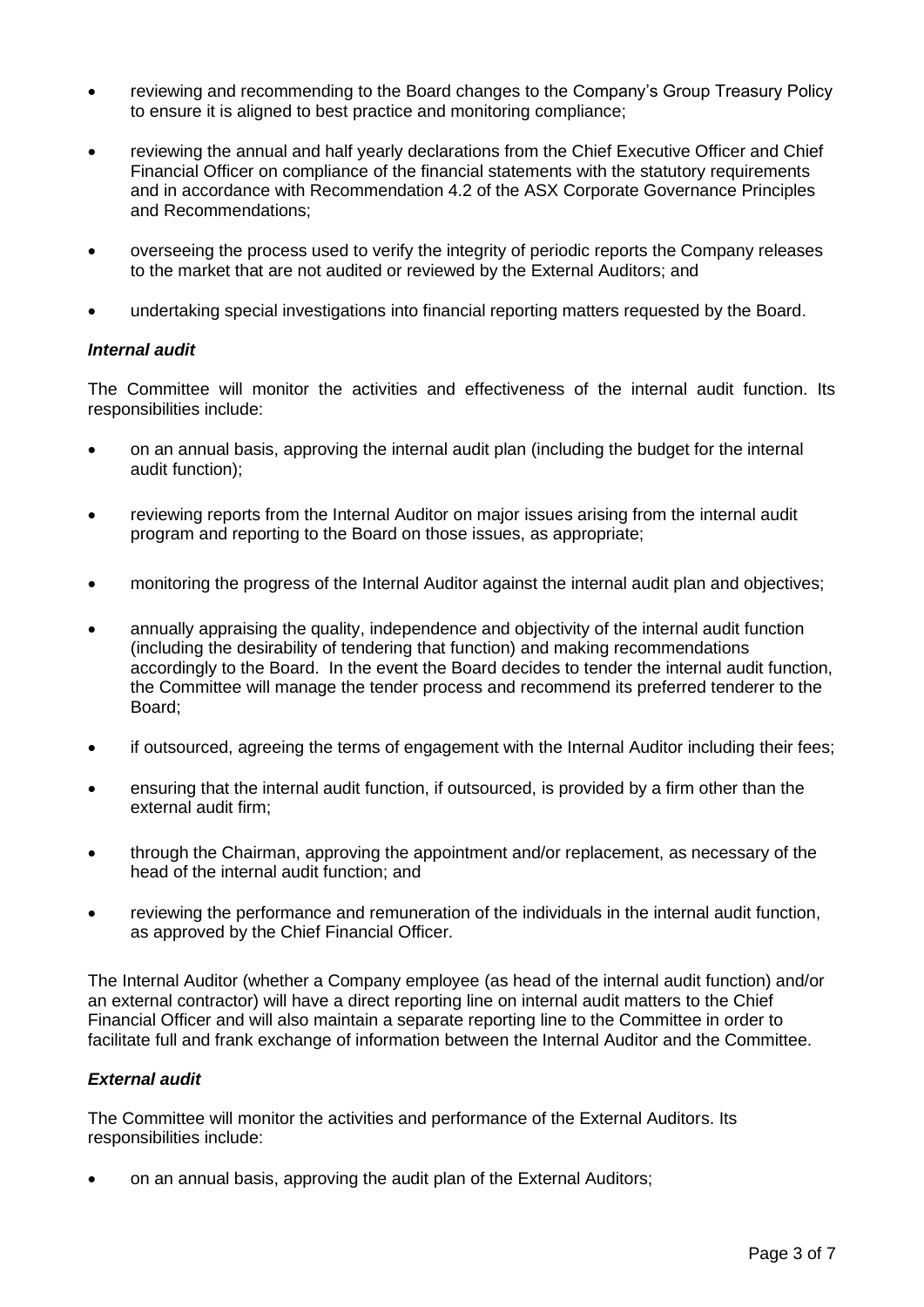- reviewing the annual and half yearly financial reports with the External Auditors and reporting to the Board on those financial reports, and any issues arising out of them, as appropriate;
- agreeing the terms of engagement with the External Auditors, including their fees;
- monitoring the progress of the External Auditors against the audit plan;
- annually appraising the quality of the audit work and independence of the external audit function (including the desirability of tendering that function) and making recommendations accordingly to the Board. In the event that the Board decides to tender the external audit function the Committee will manage the tender process and recommend its preferred tenderer to the Board; and
- establishing guidelines for the selection and appointment of the External Auditor and the rotation of the principal external audit partner (and overseeing such rotation).

#### *Corporate governance*

The Committee is responsible for reviewing and recommending to the Board the Corporate Governance Statement to be contained in the Company's Annual Report.

#### *Risk and compliance*

The Committee is responsible for overseeing and reviewing the Company's financial, non-financial and risk management compliance and internal control framework including:

- at least annually reviewing the Company's risk management framework, which includes both financial and non-financial risks such as environmental and social risks, to satisfy itself that it continues to be sound;
- at least annually, review management's performance against the Company's risk management framework, (which includes new and emerging risks) and whether the Company is operating within the risk appetite set by the Board;
- assessing and monitoring, in consultation with the Internal Auditor, procedures for identifying strategic and business risks and controlling their financial impact on the group and appropriate risk management and internal control systems to ensure that risk is reduced to or managed within the risk appetite set by the Board;
- initiating and monitoring special investigations into areas of corporate risk and break-downs in internal control;
- reviewing reports outlining material incidents reported under the Company's Whistleblower Policy and Anti-bribery and Corruption Policy and evaluating exposure to fraud including by reviewing further reports from management on any defalcations, frauds, thefts or losses, and the action taken by management to prevent any recurrence;
- assessing and monitoring the adequacy of the Company's policies relating to financial reporting and controls, including compliance with laws, accounting standards, regulations and ethical guidelines;
- reviewing internal and external audit findings to ensure that any reported major deficiencies or weaknesses in controls have been identified, and appropriate and timely corrective action is taken by management;
- reviewing and making recommendations to the Board on taxation matters, including tax governance and risk management relating to the Company and the group;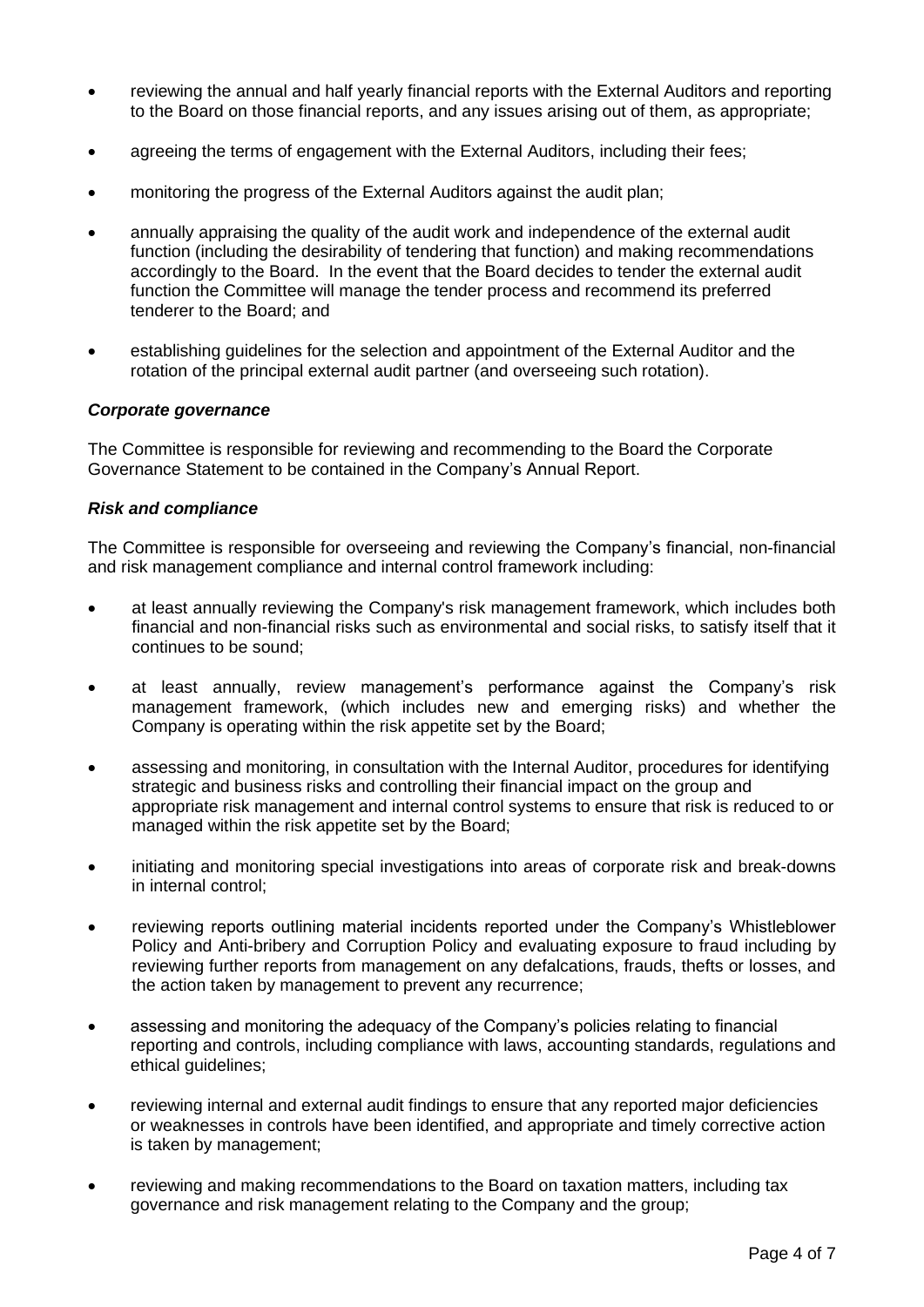- reviewing the prudence of gearing levels, interest cover and compliance with banking covenants;
- reviewing the nature and level of the group's insurance coverage, having regard to the group's business and the insurable risks associated with the business, and recommending changes where necessary;
- reviewing and evaluating all material capital management financing and treasury risk management proposals and making recommendations to the Board;
- monitoring compliance with the Company's internal policies and procedures (including the Code of Conduct, Anti-bribery and Corruption Policy, Share Trading Policy and Disclosure Policy), overseeing investigation into allegations of any breach of such policies and procedures and reviewing and recommending changes to the Board, where necessary; and
- reviewing and monitoring the propriety of related party transactions and considering the adequacy of disclosure of those transactions in the Company's financial statements.

The Committee may consider any other matters relating to corporate governance, audit and risk management that it considers desirable. In addition, the Committee shall examine any other matters referred to it by the Board.

## **Provision of non-audit services by External Auditors**

The Committee will require the External Auditors to confirm in writing that they have complied with all professional and regulatory requirements relating to auditor independence prior to the completion of each year's accounts.

In this regard the External Auditors shall not provide services that are considered to be in conflict with the role of the statutory auditor. These services include those where the auditor may ultimately be required to express an opinion on its own work, and in particular:

- bookkeeping or other services relating to the accounting records or financial statements;
- financial information systems design and implementation;
- appraisal or valuation services and fairness opinions;
- actuarial services;
- internal audit functions;
- management functions or human resources:
- broker or dealer, investment adviser or investment banking services; and
- legal services and expert services unrelated to the audit, including corporate finance services in respect of the issue or valuation of the Company's share capital.

The External Auditors may be permitted to provide non-audit services that are not perceived to be in conflict with the role of the auditor where their detailed knowledge of the Group's activities could permit cost and output efficiencies, and provided that the Company may only engage the External Auditors to conduct non-audit services if:

• the prior written approval of both the Chief Financial Officer and the principal external audit partner has been obtained; and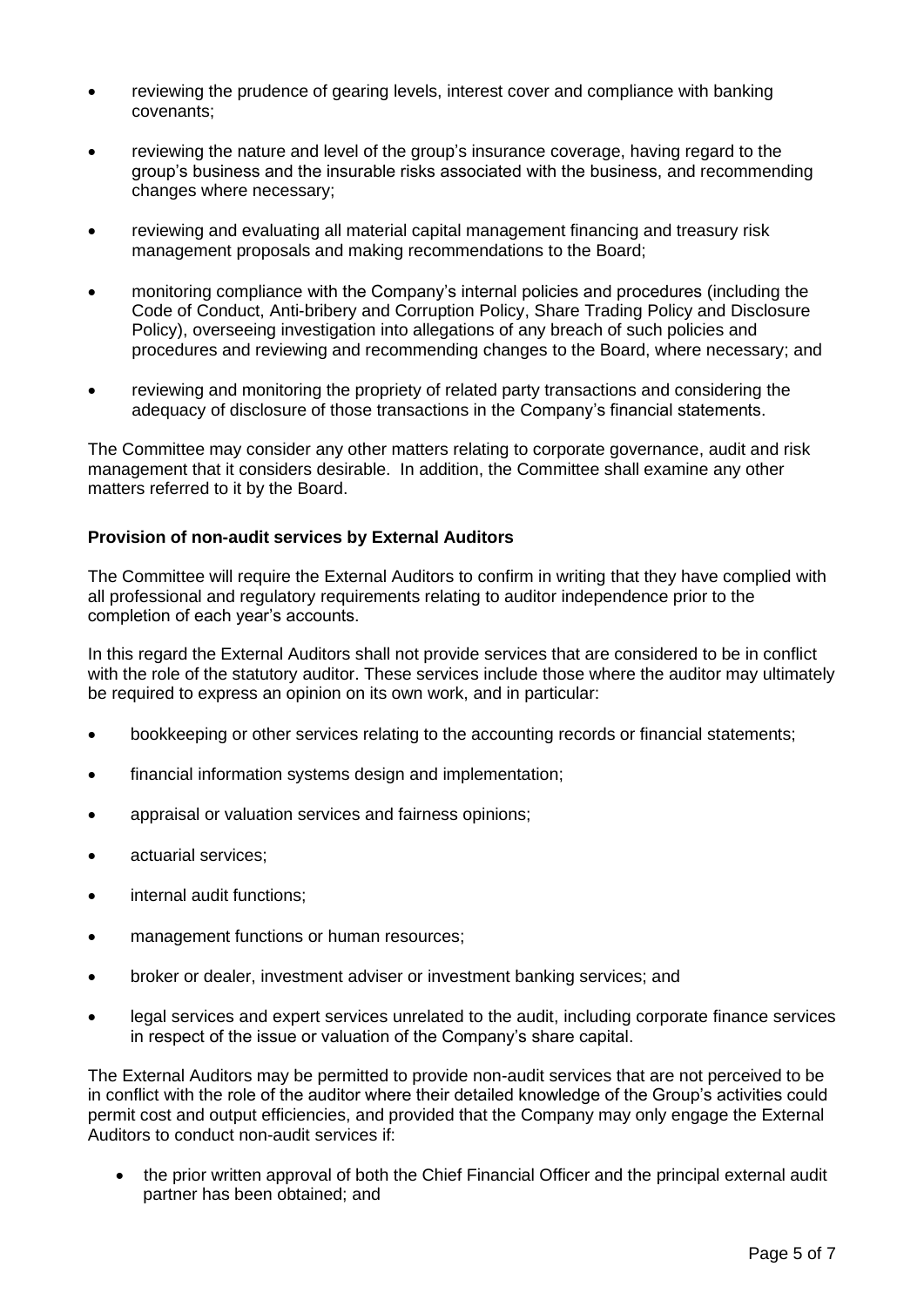• the annual fees for all non-audit services do not exceed, or are not likely to exceed, 50 per cent of the External Auditors' annual audit fees.

Subject to satisfying the requirements of the above paragraph, the Chief Financial Officer may engage the External Auditors for non-audit services if the fees for the particular engagement will not exceed AUD\$50,000 in a financial year. If the Chief Financial Officer believes the fee for the particular engagement may exceed AUD\$50,000 in a financial year, the Committee Chairman must provide prior approval for any such engagement.

The Committee will:

- recommend to the Board the appropriate disclosure in the Annual Report of the full details of fees paid to the External Auditors including an analysis of non-audit services; and
- provide advice to the Board as to whether the provision of non-audit services to the Company by the External Auditors is compatible with the general standard of independence for auditors imposed by the Corporations Act and has not compromised that independence, together with the reasons upon which that advice is based.

## **Administrative Matters**

## *Meetings*

The Committee will meet as frequently as required but not less than four times per year.

The regulation of meetings and proceedings of the Committee is governed by the Constitution.

Any Committee member may request the Chairman to convene a Committee meeting.

A quorum is at least two members of the Committee. Should the Chairman be absent from a meeting, the members of the Committee present shall appoint a Chairman for that particular meeting.

A standing invitation is issued to all non-executive directors who are not members of the Committee to attend meetings.

The Chief Executive Officer, Chief Financial Officer, Group Financial Controller, and the Internal and External Auditors will be invited to attend meetings, as required. Other Company executives and advisers, as the Chairman thinks fit, may be invited to attend meetings. However, no individual will be permitted to attend meetings of the Committee while any matter relating to their personal performance is under discussion.

The Company Secretary or his or her delegate will act as Secretary of the Committee and will attend meetings of the Committee, as required.

# *Agenda*

The Chairman will review the agenda for each meeting prior to its issue. Any Committee member may require business to be included in the agenda provided the Chairman and Secretary have been given prior notice of that business.

The agenda and papers for each Committee meeting will be issued to Committee members and the Chief Executive Officer within a reasonable time prior to that meeting.